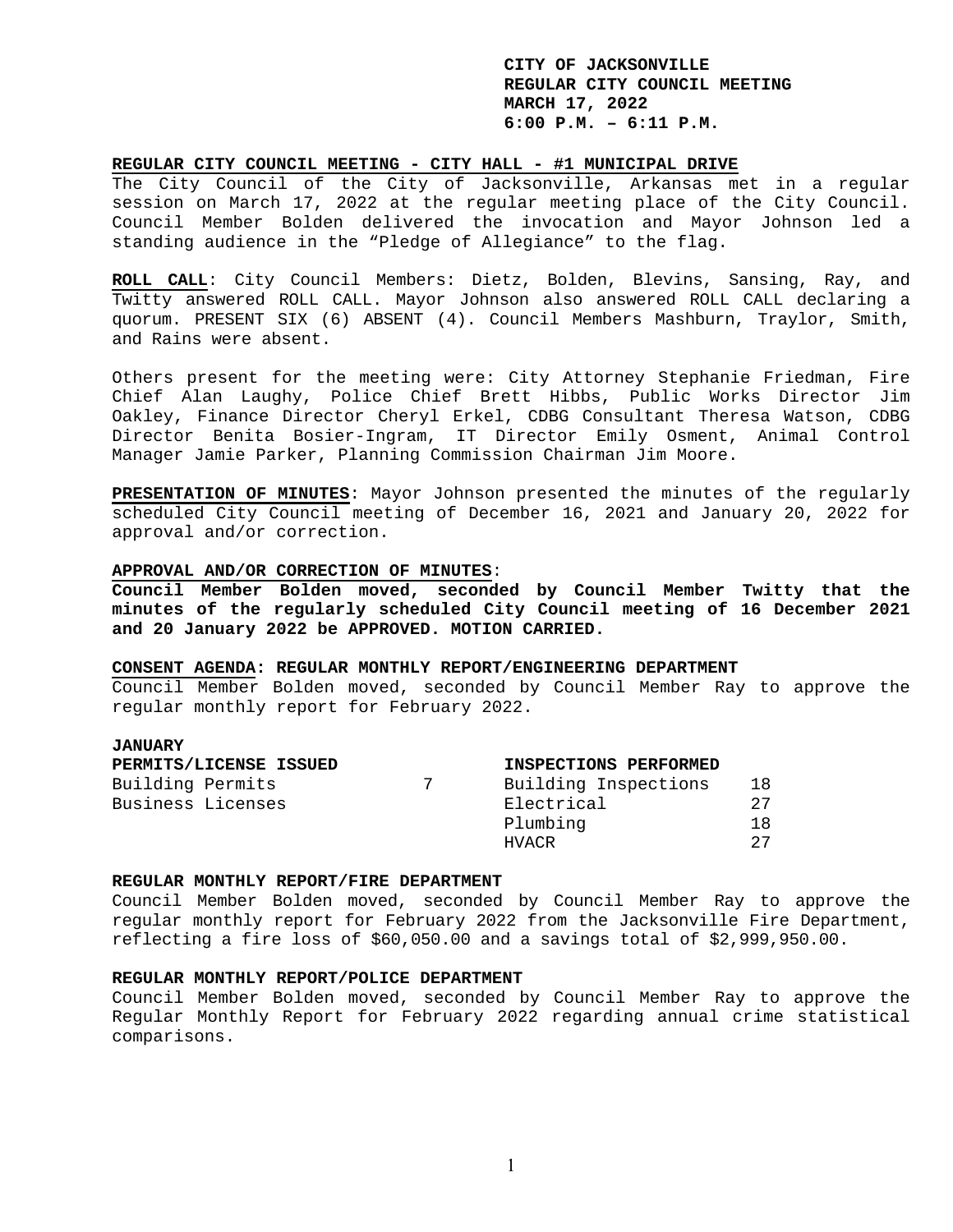#### **REGULAR MONTHLY REPORT/CODE ENFORCEMENT**

Council Member Bolden moved, seconded by Council Member Ray to approve the regular monthly report as presented for February 2022.

Assigned Calls 90 Self-Initiated Calls 173

| Follow Up Inspections | 345 | Apartment Complexes Inspected |    |
|-----------------------|-----|-------------------------------|----|
| Three Day Notice      |     | 167 Red Tags Issued           | 11 |
| Seven Day Letter      | 111 | Search Warrants               |    |
| Citations Issued      | 20  | Rehabbed Structures           |    |
| Vehicles Tagged       | 47  | Structures Condemned          |    |
| Vehicles Towed        |     | 15 Demolition by City         |    |
| Garbage Cans Tagged   |     | 2 Demolition by Owner         |    |
| Basketball Goals      |     | 4 Parking Violations          |    |
| Structures Inspected  | 4   | Grass Mowed                   |    |

#### **REGULAR MONTHLY REPORT/ANIMAL CONTROL**

Council Member Bolden moved, seconded by Council Member Ray to approve the regular monthly report for February 2022.

| <b>ADOPTION FEES/FINES</b> | \$1,430.00 |
|----------------------------|------------|
| CONTRIBUTIONS              | 0.00       |
| TOTALS                     | \$1,430.00 |

**ROLL CALL: Council Member: Dietz, Bolden, Blevins, Sansing, Ray, and Twitty voted AYE. MOTION CARRIED.** 

**WATER DEPARTMENT: WASTEWATER DEPARTMENTS: FIRE DEPARTMENT: STREET DEPARTMENT: POLICE DEPARTMENT: SANITATION DEPARTMENT: PARKS & RECREATION: PLANNING COMMISSION: COMMITTEE(S):**

**GENERAL: a. CDBG 2021 Consolidated Annual Performance & Evaluation Report (CAPER)** 

Mayor Johnson introduced the new CDBG Director Benita Bosier.

Director Bosier stated she is an Army Veteran, served 4 years active duty overseas, and 14 years in the Arkansas National Guard. She added that she brings 16 years of Federal Grants Management experience from the State level coming from the Arkansas Department of Health, managing 356 million dollars in COVID dollars. She said she has never had an incident with Federal funds, saying that she has maintained relationships with Federal departments, adding that she brings that experience to the City of Jacksonville.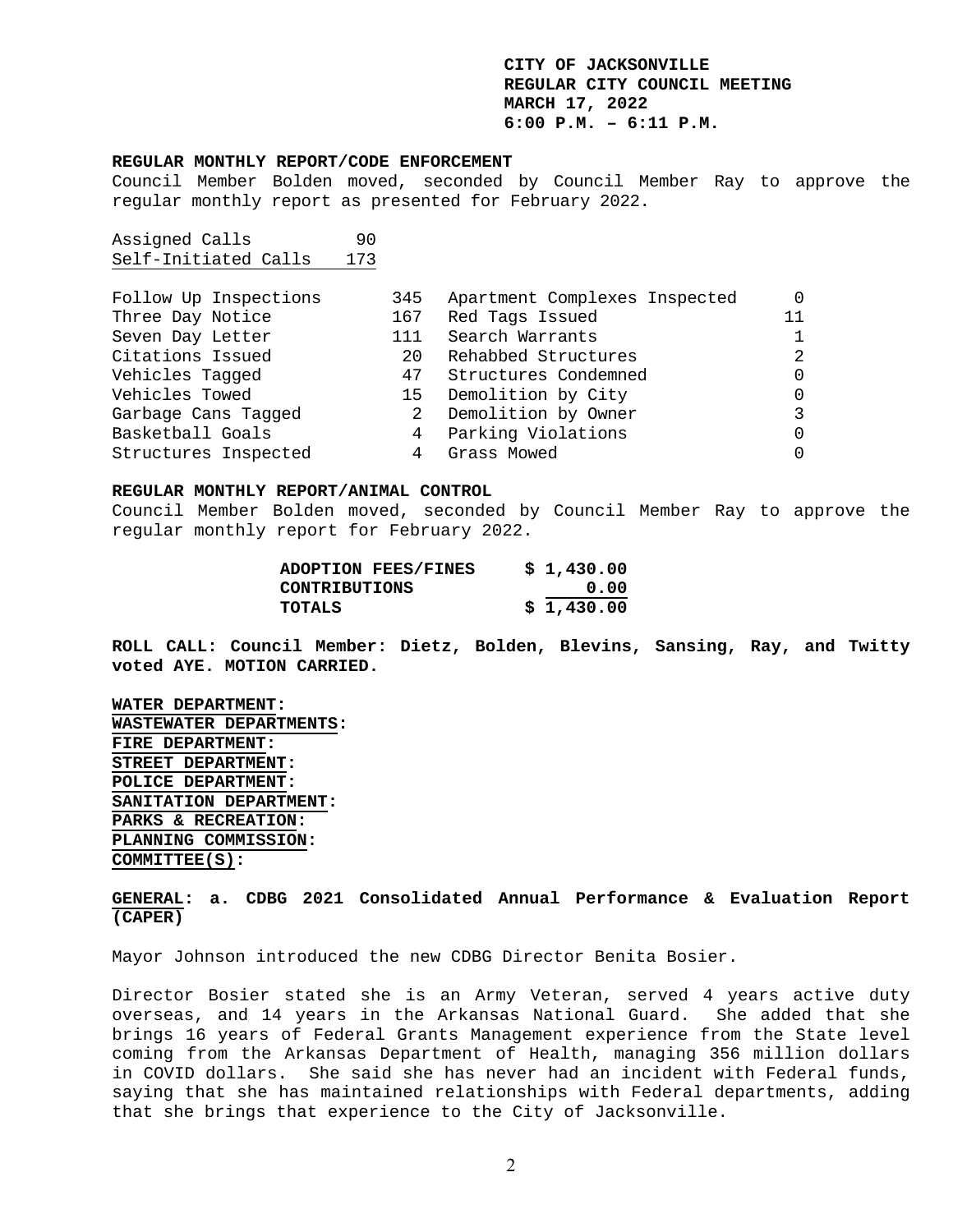Consultant Theresa Watson answered that she served 20 years as CDBG Director.

She noted corrections in the report on page 1, second paragraph the demolition was one project with 4 units. She then noted a correction on page 2 regarding those stats being 4 instead of 1, making the percentage 133.33% and under the expected year program it should be 400%.

# **Council Member Ray moved to accept the CDBG 2021 Consolidated Annual Performance & Evaluation Report as presented.**

In response to a question from Council Member Blevins, Ms. Watson answered that the homeless count was done in 2022 and will be reported in next year's report. She then answered that the 2022 count was 15 households which netted a total count of 42 individuals.

Council Member Ray questioned if additional monies would be granted from the Government since the pandemic is almost over.

Ms. Watson stated that they received notification Tuesday, the Bill for this year's allocation has been signed for 2022 and CDBG was cut 4.5%, meaning that more than likely the City of Jacksonville will receive less than the \$200,000.00 received last year. She explained that the Government cut the funding to fund an Economic Development program, surmising that they may put the money back in next year. She then answered that the amount of the cut is determined by a formula and one of the criteria it is based on is population, poverty and other factors to determine each entitlement.

**Council Member Ray called for a question to the motion.** 

**Council Member Ray moved, seconded by Council Member Bolden to accept the CDBG 2021 Consolidated Annual Performance & Evaluation Report as presented. MOTION CARRIED.** 

### **b. ORDINANCE 1689 (#8-22)**

**AN ORDINANCE AUTHORIZING A FRANCHISE AGREEMENT FOR FIBER OPTIC CABLE, DATA MANAGEMENT, DIGITAL INFORMATION SERVICES, AND ELECTRONIC TRANSMISSION COMMUNICATIONS SERVICES WITHIN THE CITY WITH UNITE PRIVATE NETWORKS LLC; AND, FOR OTHER PURPOSES.** 

Council Member Bolden moved, seconded by Council Member Blevins to place Ordinance 1689 on **FIRST READING**. **ROLL CALL**: Council Member Dietz, Bolden, Blevins, Sansing, Ray, and Twitty voted AYE. (0) voted NAY. **MOTION CARRIED. Whereupon City Attorney Friedman read the heading of Ordinance 1689.** 

Mayor Johnson stated that Unite Private Networks, LLC is a broadband provider, that he believes is mostly going to serve commercial businesses. He then answered that it will be a franchise type of arrangement with the City.